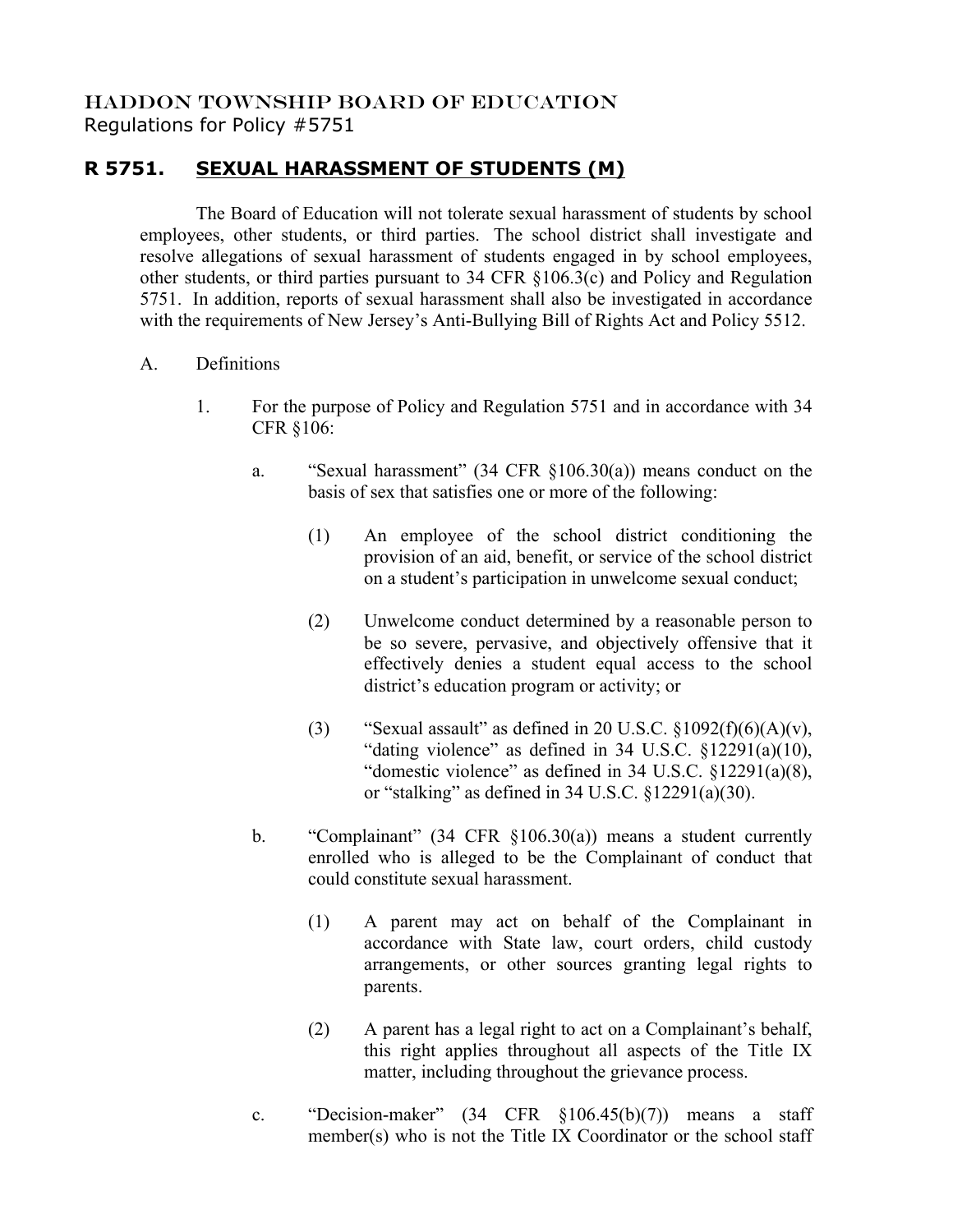member who conducted the investigation, designated by the Superintendent of Schools, to objectively evaluate the relative evidence and reach conclusions about whether the Respondent is responsible for the alleged sexual harassment in accordance with the provisions of 34 CFR. §106.

- d. "Education program or activity" (34 CFR §106.44(a)) includes locations, events, or circumstances over which the school district exercises substantial control over both the Respondent and the context in which the sexual harassment occurs.
- e. "Formal complaint" (34 CFR §106.30(a)) means a document filed by a Complainant or signed by the Title IX Coordinator alleging sexual harassment against a Respondent and requesting that the school district investigate the allegation of sexual harassment. As used in this definition paragraph, the phrase "document filed by a Complainant" means a document or electronic submission (such as by electronic mail or through an online portal provided for this purpose by the school district) that contains the Complainant's physical or digital signature, or otherwise indicates that the Complainant is the person filing the formal complaint.
- f. "Investigator" (34 CFR  $\S106.45(b)(5)$ ) means a staff member or staff members who may be the Title IX Coordinator and who is not a decision-maker, designated by the Superintendent of Schools, to investigate alleged sexual harassment in accordance with 34 CFR §106. The investigator may be the school district's Affirmative Action Officer only if the Affirmative Action Officer is not the decision-maker.
- g. "Program or activity" and "program" (34 CFR §106.2(h)(2)(ii)) means all of the operations of a local educational agency (as defined in 20 U.S.C. §8801), system of vocational education, or other school system.
- h. "Respondent" (34 CFR §106.30(a)) means an individual who has been reported to be the perpetrator of conduct that could constitute sexual harassment.
	- (1) A parent may act on behalf of the Respondent in accordance with State law, court orders, child custody arrangements, or other sources granting legal rights to parents.
	- (2) If a parent has a legal right to act on a Respondent's behalf, this right applies throughout all aspects of the Title IX matter, including throughout the grievance process.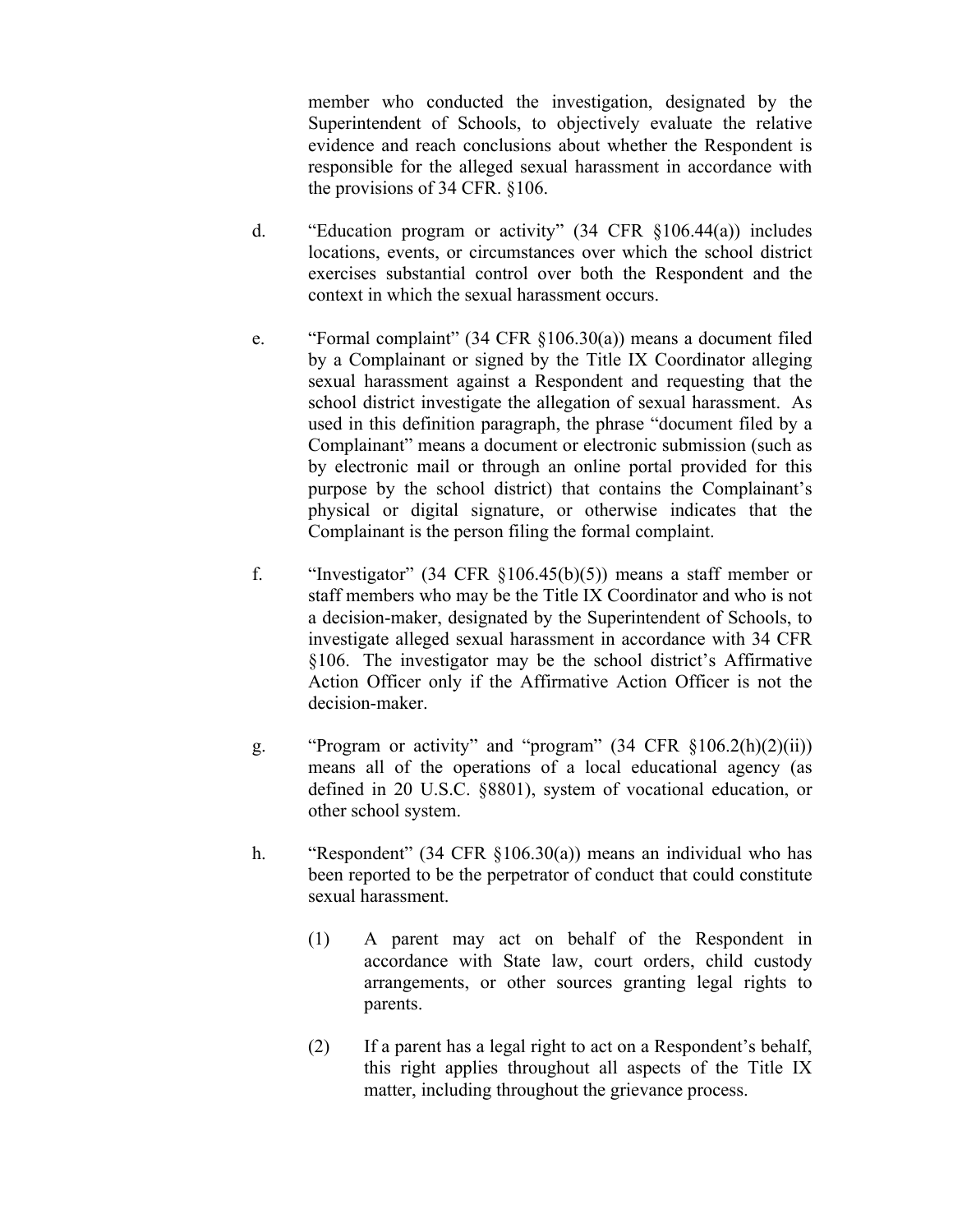- i. "Title IX Coordinator" (34 CFR §106.8(a)) means an individual designated and approved by the Board to coordinate its efforts to comply with its responsibilities under 34 CFR §106 and this Policy. The individual must be referred to as the "Title IX Coordinator" and may also be the investigator but cannot be the decision-maker.
- B. Reporting and Notification Requirements
	- 1. Sexual harassment may take place electronically or on an online platform used by the school, including, but not limited to, computer and internet networks; digital platforms; and computer hardware or software owned or operated by, or used in the operations of the school.
	- 2. In accordance with 34 CFR §106.8(a), any person may report sex discrimination, including sexual harassment (whether or not the person reporting is the person alleged to be the victim of conduct that could constitute sex discrimination or sexual harassment), in person, by mail, by telephone, or by electronic mail, using the contact information listed for the Title IX Coordinator, or by any other means that results in the Title IX Coordinator receiving the person's verbal or written report.
		- a. Such a report may be made at any time (including during nonbusiness hours) by using the telephone number or electronic mail address, or by mail to the office address listed for the Title IX Coordinator.
	- 3. A school district with "actual knowledge" of sexual harassment in the educational program or activity of the school district against a student, must respond promptly in a manner that is not "deliberately indifferent".
		- a. The school district has "actual knowledge" when an employee receives a complaint of sexual harassment or an employee is aware of behavior that could constitute sexual harassment.
			- (1) Any school employee who receives a complaint of sexual harassment or is aware of behavior that could constitute sexual harassment is required to report that information to the Title IX Coordinator in accordance with the provisions of B.1. above.
			- (2) In addition to the district's response in accordance with this Regulation, the district must report any potential child abuse to appropriate law enforcement and child welfare authorities in accordance with N.J.S.A. 18A:36-24; N.J.S.A. 18A:36-25; N.J.A.C. 6A:16-11.1; and Policy and Regulation 8462.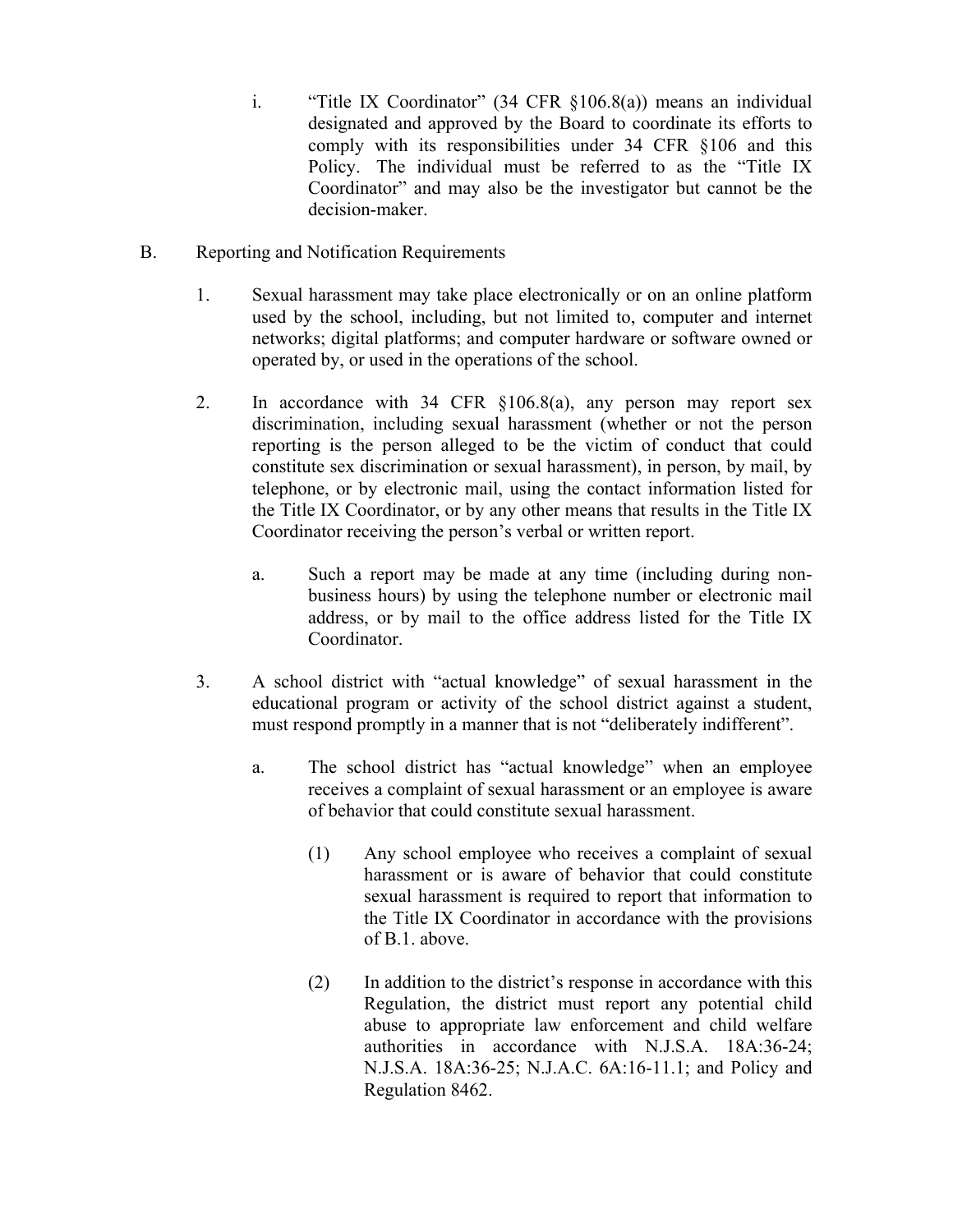- b. A school district is "deliberately indifferent" only if the response to sexual harassment is clearly unreasonable in light of the known circumstances, pursuant to 34 CFR §106.44(a).
- 4. The district is required to offer supportive measures to the Complainant even if the Respondent ceased being enrolled or employed by the district prior to the filing of a formal complaint.
	- a. If the Respondent ceases to be enrolled in or employed by the district after a formal complaint is filed, the district may dismiss the complaint, but must still offer supportive measures to the Complainant pursuant to 34 CFR  $\S 106.45(b)(3)(ii)$ .
- 5. The Title IX Coordinator shall notify persons entitled to a notification pursuant to 34 CFR §106.8(a) that the school district does not discriminate on the basis of sex in the education program or activity it operates and it is required by Title IX and Policy and Regulation 5751 not to discriminate in such a manner in accordance with 34 CFR  $$106.8(b)(1)$ .
- 6. The Title IX Coordinator shall prominently display the contact information required to be listed for the Title IX Coordinator pursuant to 34 CFR §106.8(b)(2)(i) on the school district's website and in each handbook or catalog the school district makes available to persons entitled to a notification in accordance with 4 CFR §106.8(a).
	- a. Policy 5751 and this Regulation shall be prominently displayed on the district's website and accessible to anyone.
- C. Supportive Measures
	- 1. "Supportive measures" mean non-disciplinary, non-punitive, individualized services offered as appropriate, as reasonably available, and without fee or charge to the Complainant or the Respondent before or after the filing of a formal complaint or where no formal complaint has been filed pursuant to 34 CFR §106.30(a).
	- 2. Supportive measures shall be available to the Complainant, Respondent, and as appropriate, witnesses or other impacted individuals.
	- 3. The Title IX Coordinator shall maintain consistent contact with the parties to ensure that safety, emotional and physical well-being are being addressed.
	- 4. Generally, supportive measures are meant to be short-term in nature and will be re-evaluated on a periodic basis.
		- a. To the extent there is a continuing need for supportive measures after the conclusion of the resolution process, the Title IX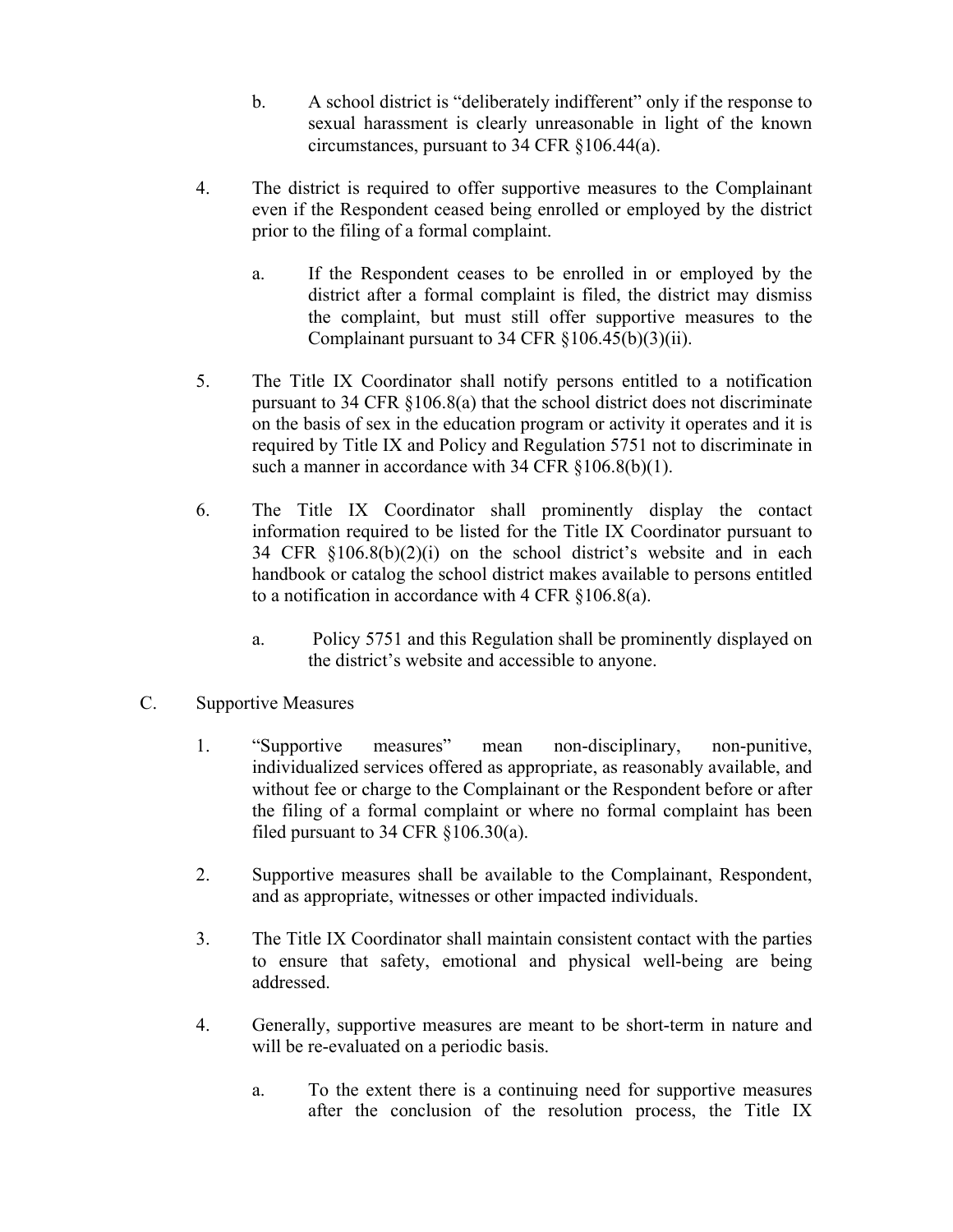Coordinator will work with appropriate school district resources to provide continued assistance to the parties.

- D. Grievance Process
	- 1. The school district will use the grievance process outlined in 34 CFR §106.45 and this Regulation to address formal complaints of sexual harassment.
	- 2. Parents, students, unions and associations, and staff members shall receive notice of the grievance procedures and the Title IX Coordinator's name or title, office, address, email address, and telephone number in accordance with 34 CFR §106.8(a).
	- 3. The school district's grievance process may, but need not, provide for a hearing pursuant to 34 CFR  $\S 106.45(b)(6)(ii)$ .
	- 4. The school district may not require as a condition of enrollment or continuing enrollment, or employment or continuing employment, or enjoyment of any other right, waiver of the right to an investigation and adjudication of formal complaints of sexual harassment consistent with 34 CFR §106.45(b)(9).
	- 5. The school district may not require the parties to participate in an informal resolution process regarding a Title IX claim and may not offer an informal resolution process unless a formal complaint is filed pursuant to 34 CFR §106.45(b)(9).
	- 6. The Title IX Coordinator must promptly contact the Complainant in accordance with 34 CFR §106.44(a).
	- 7. In response to a formal complaint, the school district will follow a grievance process that complies with 34 CFR §106.45.
		- a. Upon receipt of a formal complaint, the Title IX Coordinator shall provide written notice to the parties who are known in accordance with 34 CFR §106.45(b)(2)(i).
		- b. The Title IX Coordinator shall provide the investigator with a copy of the formal complaint if the Title IX Coordinator is not the investigator.
		- c. The investigator shall investigate the allegations contained in a formal complaint pursuant to 34 CFR §106.45(b).
	- 8. The investigator shall create an investigative report in accordance with the provisions of 34 CFR §106.45(b)(5)(vii).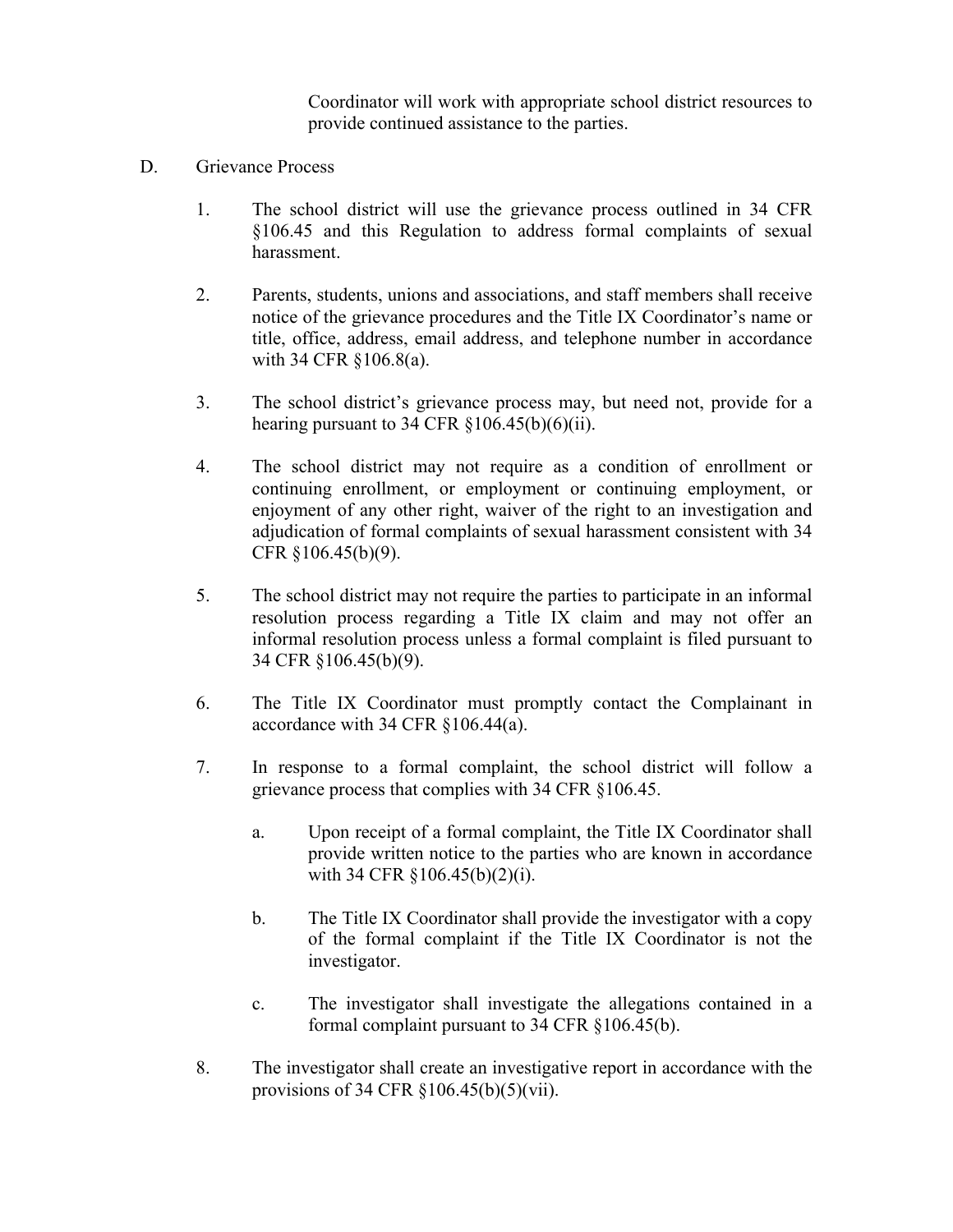- a. The investigator will attempt to collect all relevant information and evidence.
- b. While the investigator will have the burden of gathering evidence, it is crucial that the parties present evidence and identify witnesses to the investigator so that they may be considered during the investigation.
- c. While all evidence gathered during the investigative process and obtained through the exchange of written questions will be considered, the decision-maker may in their discretion grant lesser weight to last minute information or evidence introduced through the exchange of written questions that was not previously presented for investigation by the investigator.
- d. To the greatest extent possible, and subject to Title IX, the school will make reasonable accommodations in an investigation to avoid potential re-traumatization of a student.
- e. The investigative report shall be provided to the decision-maker in accordance with the provisions of 34 CFR  $\S 106.45(b)(6)(ii)$ .
- 9. The decision-maker, who cannot be the same person as the Title IX Coordinator or the investigator, shall issue a written determination regarding responsibility pursuant to 34 CFR §106.45(b)(7).
	- a. To reach this determination, the decision-maker will apply

## **[Select One Option Below**

the preponderance of the evidence standard,

√ clear and convincing evidence standard,**]**

which shall be the same standard of evidence for formal complaints against students as for formal complaints against employees, including faculty, and apply the same standard of evidence to all formal complaints of sexual harassment pursuant to 34 CFR §106.45(b)(1)(vii).

- b. The decision-maker will facilitate a written question and answer period between the parties.
	- (1) Each party may submit their written questions for the other party and witnesses to the decision-maker for review.
	- (2) The questions must be relevant to the case and the decisionmaker will determine if the questions submitted are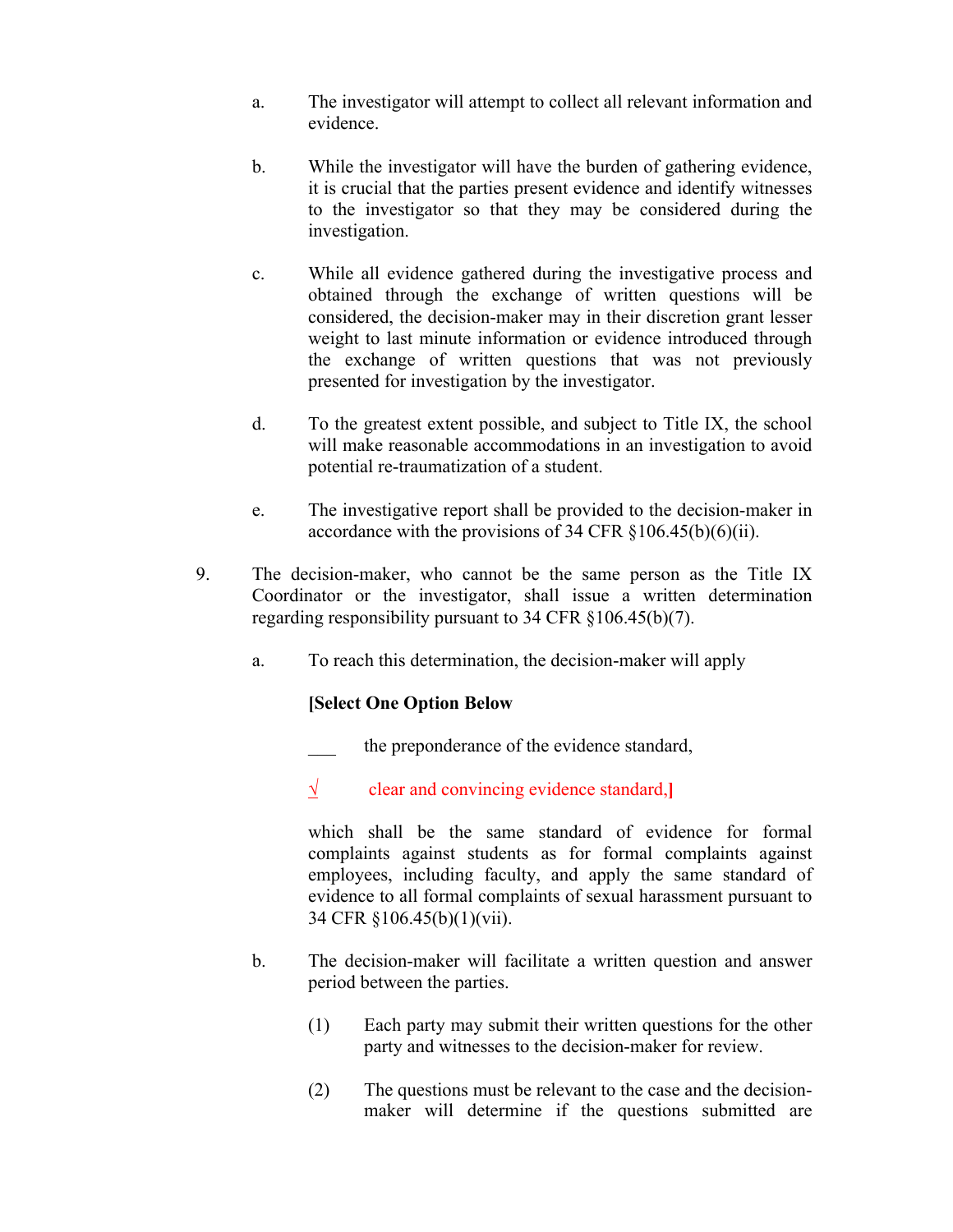relevant and will then forward the relevant questions to the other party or witnesses for a response.

- (3) The decision-maker shall then review all the responses, determine what is relevant or not relevant, and issue a decision as to whether the Respondent is responsible for the alleged sexual harassment.
- (4) The decision-maker will issue a written determination following the review of evidence. The written determination will include:
	- (a) Identification of allegations potentially constituting sexual harassment as defined in Policy and Regulation 5751 and 34 CFR §106.30;
	- (b) A description of the procedural steps taken from the receipt of the complaint through the determination, including any notifications to the parties, interviews with parties and witnesses, site visits, and methods used to gather evidence;
	- (c) Findings of fact supporting the determination, conclusions regarding the application of this formal grievance process to the facts; and
	- (d) A statement of and rationale for the result as to each allegation, including any determination regarding responsibility, any disciplinary sanctions the decision-maker imposed on the Respondent that directly relate to the Complainant, and whether remedies designed to restore or preserve equal access to the school's education program or activity will be provided to the Complainant; and procedures and permissible bases for the parties to appeal the determination.
- (5) The written determination will be provided to the parties simultaneously.
- (6) Notwithstanding a temporary delay of the grievance procedure or the limited extension of the grievance procedure time frames with good cause, the written determination shall be provided within sixty calendar days from receipt of the Complaint.
	- (a) The sixty calendar day time frame does not include the appeal process.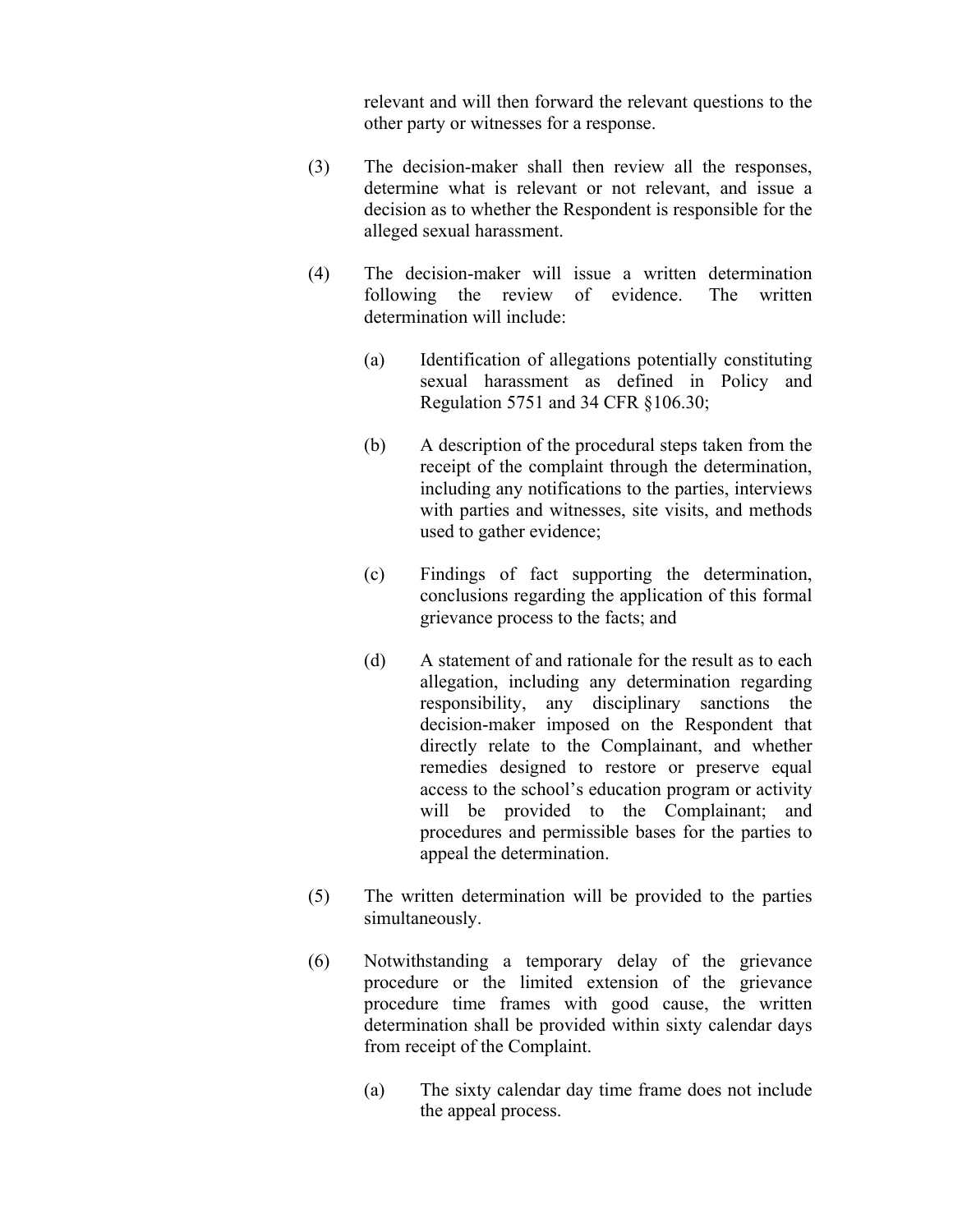- (7) Remedies and supportive measures that do not impact the Respondent should not be disclosed in the written determination; rather the determination should simply state that remedies will be provided to the Complainant.
- E. Appeals
	- 1. The school district will offer both parties an appeal from a determination regarding responsibility, and from the Title IX Coordinator's dismissal of a formal complaint or any allegations therein in accordance with 34 CFR  $§106.45(b)(8)(i).$
	- 2. As to all appeals, the school district will comply with the requirements of 34 CFR §106.45(b)(8).
	- 3. The Superintendent shall designate an appeal officer for each appeal filed.
		- a. The appeal officer shall not be the same person as the decisionmaker that reached the determination regarding responsibility or dismissal, the investigator, or the Title IX Coordinator in accordance with 34 CFR  $\S 106.45(b)(8)(iii)(B)$ .
	- 4. The Complainant and Respondent shall have an equal opportunity to appeal the policy violation determination and any sanctions.
	- 5. The school district shall administer the appeal process, but is not a party and will not advocate for or against any appeal.
	- 6. A party may appeal only on the following grounds and the appeal shall identify the reason(s) why the party is appealing:
		- a. There was a procedural error in the hearing process that materially affected the outcome;
			- (1) Procedural error refers to alleged deviations from school district policy, and not challenges to policies or procedures themselves;
		- b. There is new evidence that was not reasonably available at the time of the hearing and that could have affected the outcome;
		- c. The decision-maker had a conflict of interest or bias that affected the outcome;
		- d. The determination regarding the policy violation was unreasonable based on the evidence before the decision-maker;
			- (1) Appealing on this basis is available only to a party who participated in the hearing; and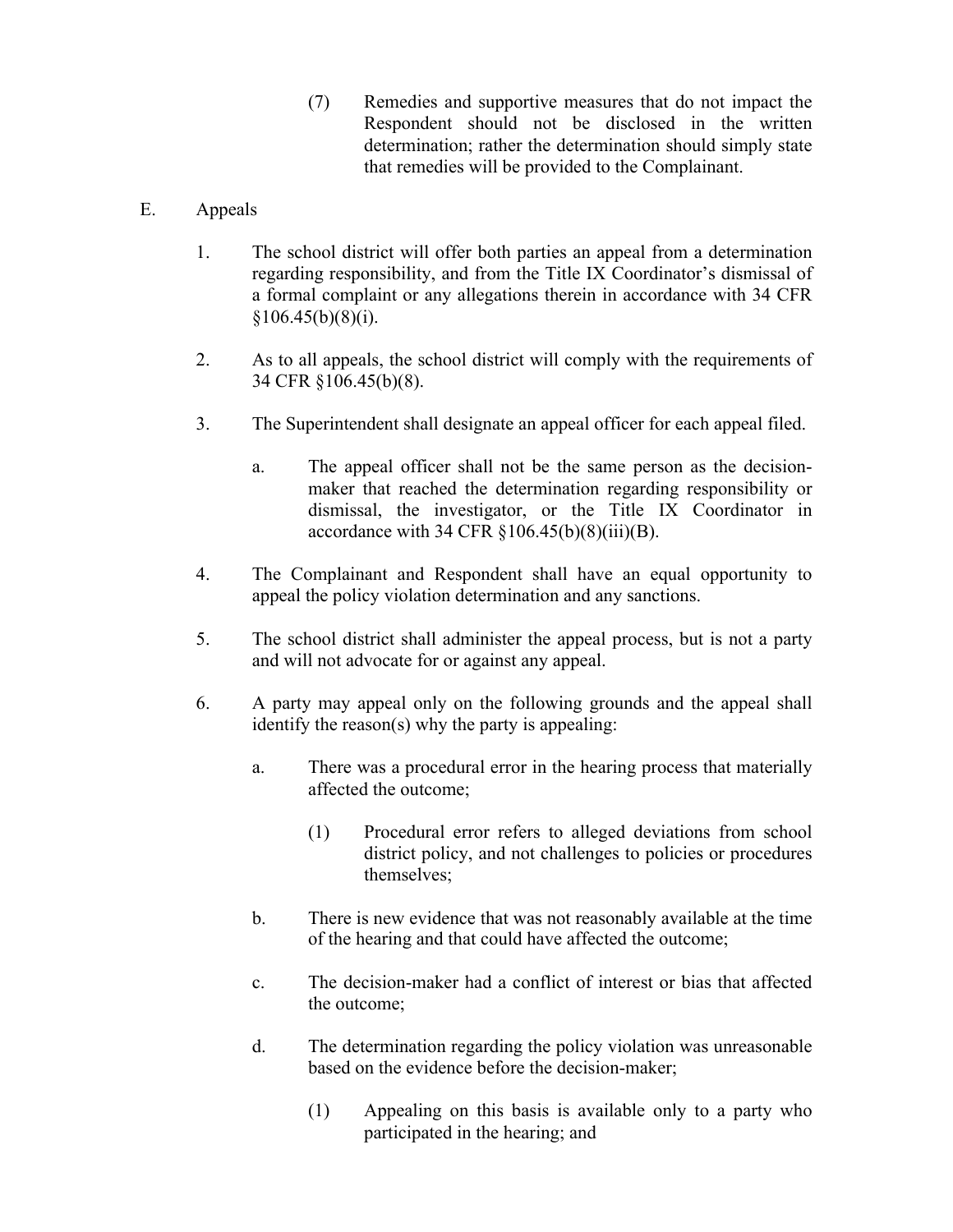- e. The sanctions were disproportionate to the hearing officer's findings.
- 7. The appeal must be submitted in writing to the Title IX Coordinator within ten calendar days following the issuance of the notice of determination.
- 8. The appeal must identify the ground(s) for appeal and contain specific arguments supporting each ground for appeal.
- 9. The Title IX Coordinator shall notify the other party of the appeal, and that other party shall have an opportunity to submit a written statement in response to the appeal, within ten calendar days.
- 10. The Title IX Coordinator shall inform the parties that they have an opportunity to meet with the appeal officer separately to discuss the proportionality of the sanction.
- 11. The appeal officer shall decide the appeal considering the evidence presented at the hearing, the investigation file, and the appeal statements of both parties.
- 12. In disproportionate sanction appeals, input the parties provided during the meeting may also be considered.
- 13. The appeal officer shall summarize their decision in a written report that will be sent to the Complainant and Respondent within twenty calendar days of receiving the appeal.
- F. Remedies
	- 1. The Title IX Coordinator shall be responsible for effective implementation of any remedies in accordance with  $34 \text{ CFR } \frac{106.45(b)}{7)(iv)}$ .
	- 2. Following receipt of the written determination from the decision-maker, the Title IX Coordinator will facilitate the imposition of sanctions, if any, the provision of remedies, if any, and to otherwise complete the formal resolution process.
	- 3. The appropriate school official designated by the Superintendent, after consultation with the Title IX Coordinator, will determine the sanctions imposed and remedies provided, if any.
		- a. The imposition of sanctions or provisions of remedies will be revisited by the Title IX Coordinator following the appeal officer's decision, as appropriate.
	- 4. The Title IX Coordinator must provide written notice to the parties simultaneously.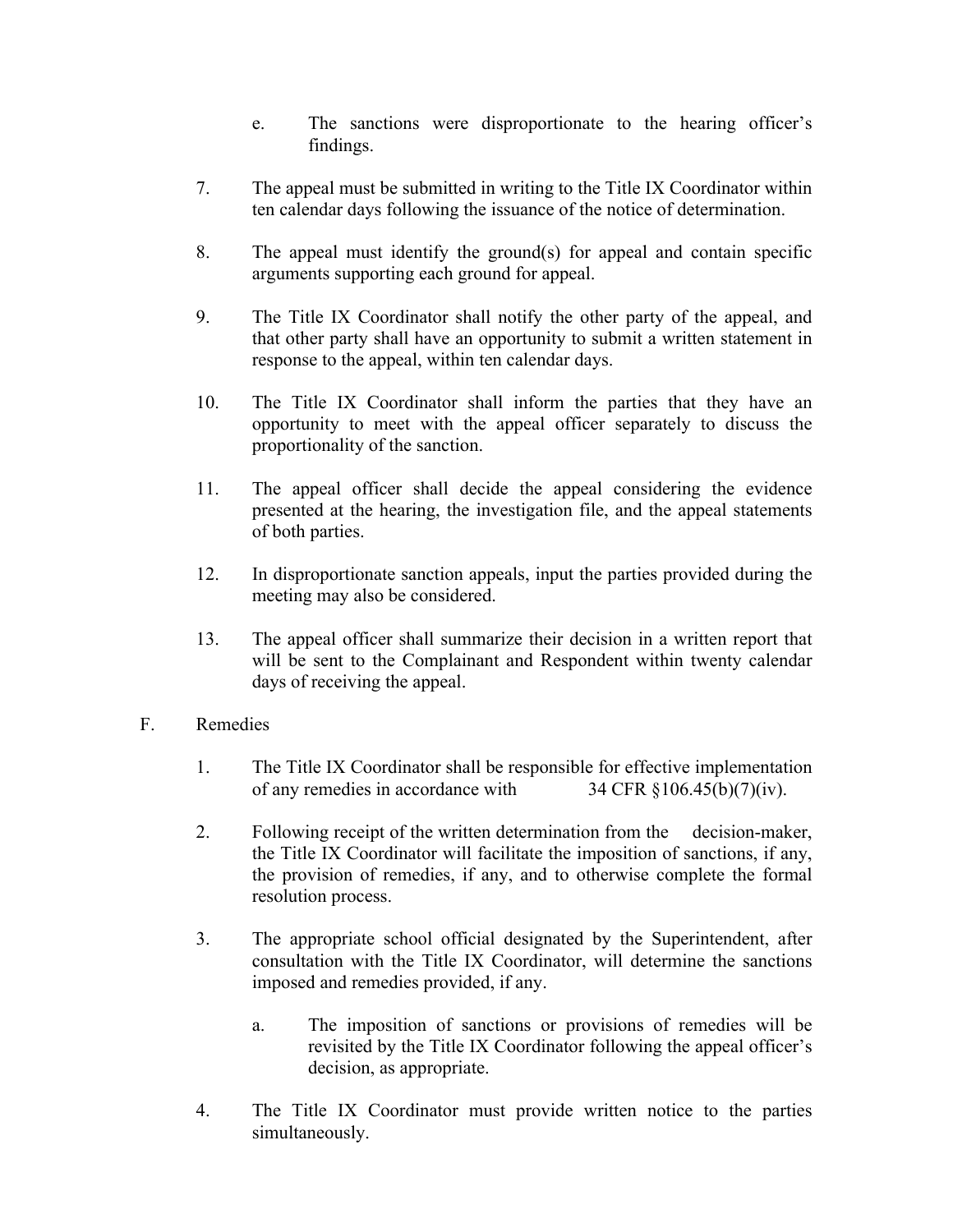- 5. The school district must disclose to the Complainant the sanctions imposed on the Respondent that directly relate to the Complainant when such disclosure is necessary to ensure equal access to the school district's education program or activity.
- 6. It is important to note that conduct that does not meet the criteria under Title IX may violate other Federal or State laws or school district policies regarding student misconduct or may be inappropriate and require an immediate response in the form of supportive measures and remedies to prevent its recurrence and address its effects.
- G. Parent Rights
	- 1. Consistent with the laws of New Jersey, a student's parent must be permitted to exercise the rights granted to their child under Policy and Regulation 5751, whether such rights involve requesting supportive measures, filing a formal complaint, or participating in a grievance process.
	- 2. A student's parent must also be permitted to accompany the student to meetings, interviews, and hearings, if applicable, during a grievance process in order to exercise rights on behalf of the student.
	- 3. The student may have an advisor in addition to the parent.
- H. Training

The Superintendent or designee shall ensure that Title IX Coordinators, investigators, decision-makers, appeal officers, and any person who facilitates an informal resolution process, receive training in accordance with 34 CFR  $§106.45(b)(1)(iii).$ 

I. Compliance

The Superintendent or designee shall consult with the Board Attorney to ensure the school district's response to any allegations of sexual harassment and the school district's grievance process are in accordance with 34 CFR §106.44 and 34 CFR §106.45.

J. Requirements of New Jersey's Anti-Bullying Bill of Rights Act

Any time a report is made to the Title IX Coordinator or formal complaint is filed pursuant to Policy and Regulation 5751 and in accordance with 34 CFR §106, the Title IX Coordinator shall forward the report or complaint to the Principal of the school building attended by the alleged victim for the Principal to follow the requirements of New Jersey's Anti-Bullying Bill of Rights Act and Policy 5512.